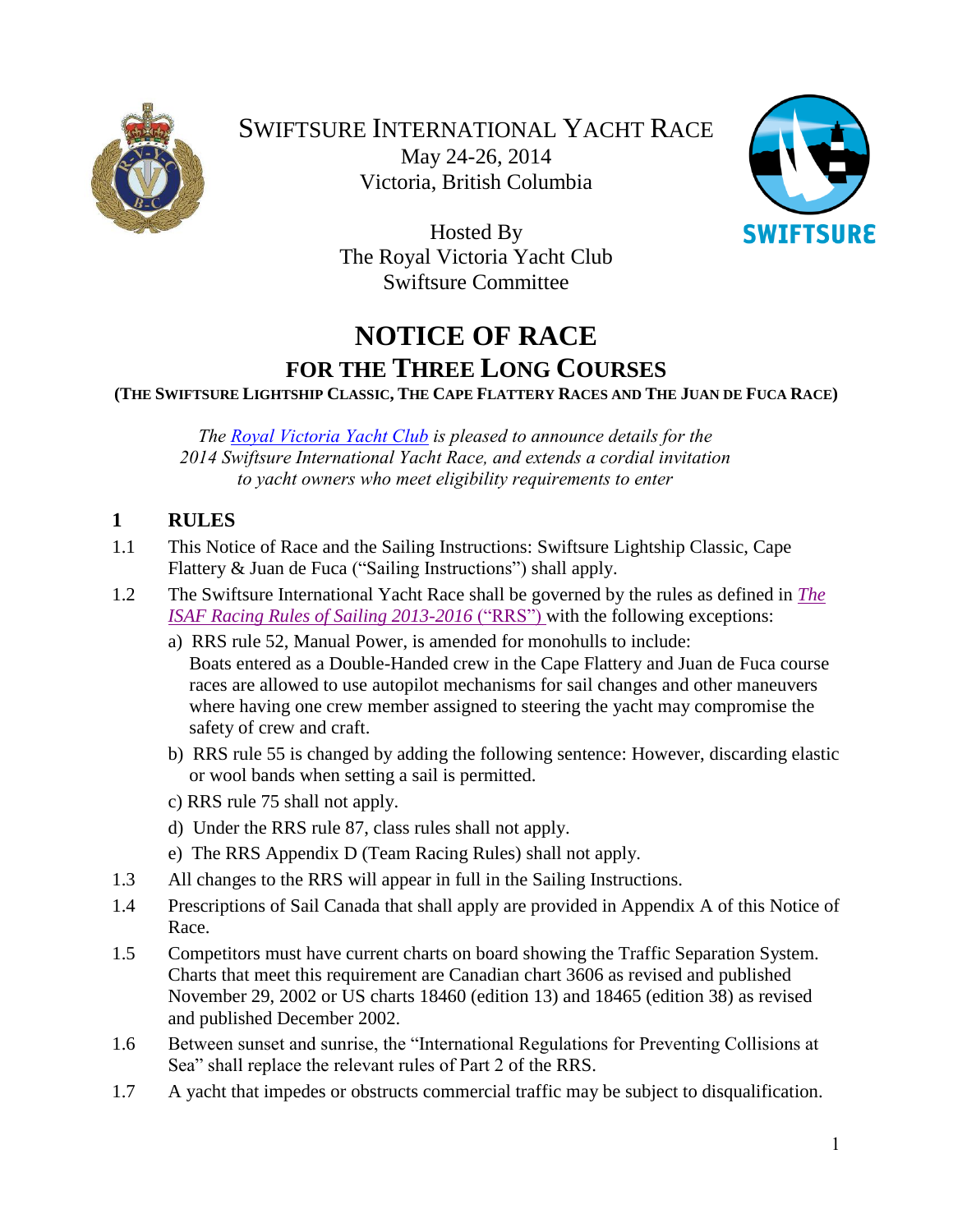- 1.8 Each competing yacht must display its official sail numbers on both the port and starboard lifelines or hull while racing. Size of letters and numbers shall be similar to that required in the RRS Appendix G1.2 for sail numbers.
- 1.9 Competitors who intend to fly sails that display numbers other than the yacht's official sail number shall report the numbers to the Race Committee by 1800 Friday, May 23, 2014. Failure to comply may result in the yacht being scored DNF.
- 1.10 All yachts shall be required to display a numeral pennant according to the planned starting order: the Swiftsure Lightship Classic, numeral 1; the Cape Flattery Unlimited Race, and the Cape Flattery Race for Multihulls, numeral 2; the Cape Flattery Race, numeral 3; and the Juan de Fuca Race, numeral 4.
- 1.11 All competitors shall mount Swiftsure issued SPOT transponders on their yachts and shall operate them in the prescribed manner. The transponder units will be distributed along with Race Packages at the Swiftsure Centre commencing on May 22, 2014. A deposit of \$200 shall be required to ensure the safe return of the units.

As the SPOT transponder is an integral part of race safety, yachts that fail to turn on the transponder prior to the start of the race, and restart the transponder upon rounding the turning mark (as required in the Sailing Instructions), or turn it off (other than during the restart procedure) during the race may be subject to disqualification.

1.12 For **monohull** yachts racing under PHRF Handicap and IRC Handicap:

 The [Pacific International Yachting Association's Safety Equipment Requirements \(SER\),](http://www.piyasailing.com/) '**Coastal' Category** (column F), which were published January 1, 2014 and come into effect on March 1, 2014 shall apply to monohulls, but with changes to the following sections:

2.2.2 Hull and Structure Stability is replaced with the following:

Although 2.22 is not required, Swiftsure recommends that the boat have a stability index greater than or equal to 103 or meet the requirements of ISO 12217-2B.

- 2.4.4 Hull and Structure: Lifelines, the first sentence is replaced with the following: Lifelines shall be either uncoated or *coated* stainless steel wire or high molecular weight polyethylene (HMPE) line with spliced terminations or terminals specifically intended for the purpose.
- 2.7.2 Hull and Structure: Mechanical Propulsion is replaced with the following: A boat shall have a mechanical propulsion system that is quickly available and capable of driving the boat at hull speed for 10 hours.
- 3.6.1, 3.6.2, and 3.6.3 Safety Equipment: Visual Distress Signals are replaced by making 3.6.4 required; that is:

A boat shall carry Coast Guard/National Safety Authority approved flares of their country of residence meeting day-night requirements, and not older than the expiration date.

- 3.6.5 Safety Equipment: Visual Distress Signals is not required because life rafts are not required for any of the Three Long Courses.
- 3.8.1 Safety Equipment: Emergency Communications is amended by deleting the need for a masthead antenna.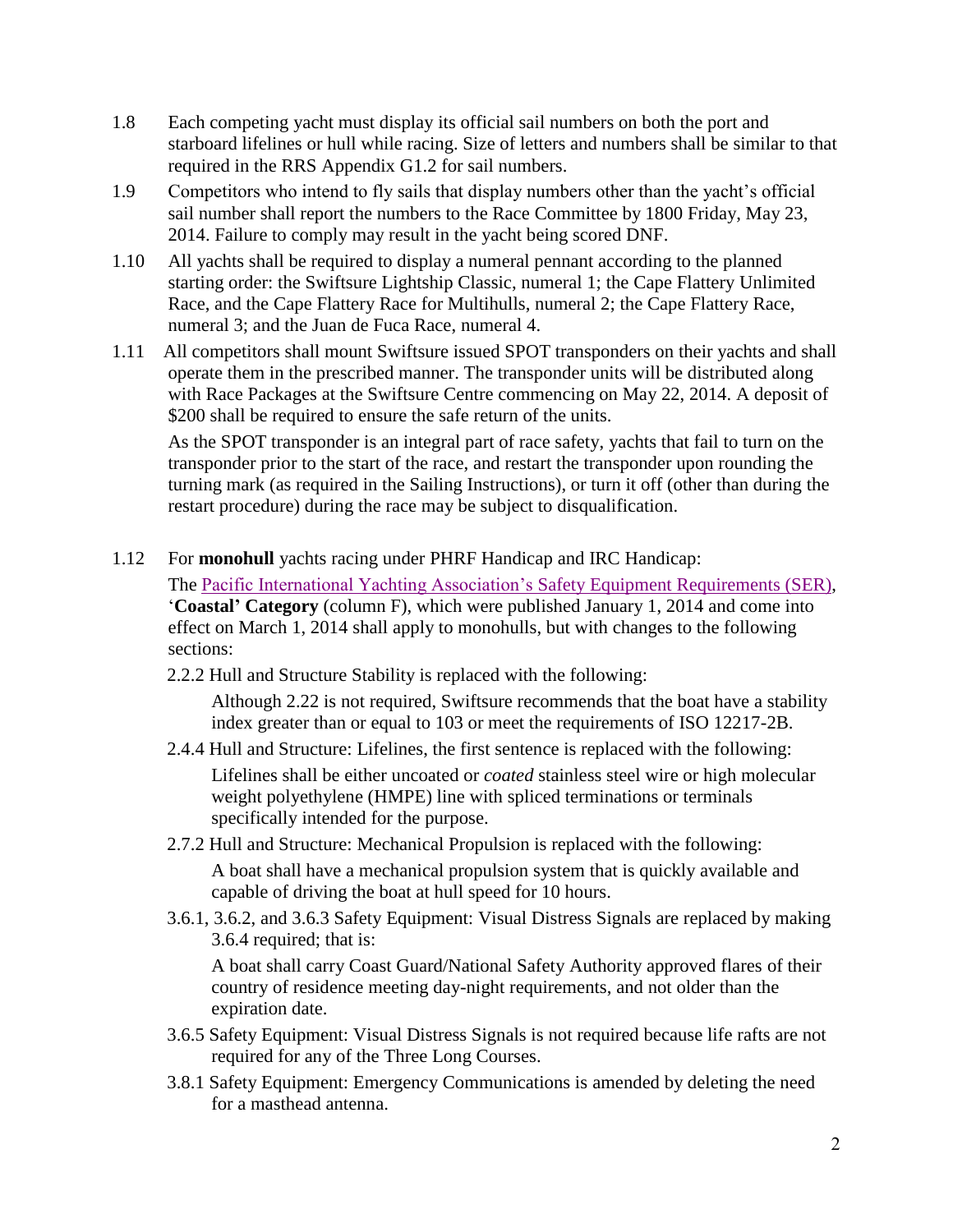- 3.16.2 Safety Equipment: Emergency Communications is replaced with the following: 3.16.2 is not required.
- 3.33.1 Sails: Mainsail Reefing is replaced with the following:

Unless the person in charge of the boat has an alternative sail plan for dealing with heavy weather, a boat shall have a mainsail reefing capable of reducing the luff length by at least 10%.

3.33.3 Sails: Headsails is replaced with the following:

Unless the person in charge of the boat has an alternative sail plan for dealing with heavy weather, a boat shall carry a heavy-weather jib (or heavy-weather sail in a yacht with no forestay) of an area not greater than 13.5% of the foretriangle squared.

### 1.13 For **multihull** yachts racing under PHRF Handicap:

 The Safety Equipment Requirements for Multihulls for the 2014 Swiftsure International Yacht Race, '**Coastal (The Three Long Courses)**' shall apply to multihulls (see column 4). This document is located at [www.swiftsure.org,](http://www.swiftsure.org/) Race Info tab, Notices of Race subtab.

### **2 ADVERTISING**

Yachts may be required to display advertising chosen and supplied by the Swiftsure Committee.

## **3 ELIGIBILITY AND ENTRY**

- 3.1 Yachts may enter by completing the online registration form beginning on Friday **January 3, 2014**, see: [www.swiftsure.org.](http://www.swiftsure.org/) If registration is by paper, completed entries should be delivered or mailed so they are received by the Swiftsure Office by Friday, May 16, 2014. The Swiftsure Office is located at the Royal Victoria Yacht Club, 3475 Ripon Road, Victoria, BC, Canada, V8R 6H1.
- 3.2 The deadline for registering is Friday, May 16, 2014. If received after Friday May 16, 2014, the entry may be accommodated subject to the decision of the Swiftsure Committee.
- 3.3 The Swiftsure Office will notify entrants of acceptance or rejection, subject to verification of ratings and payment of the registration fee.
- 3.4 Yachts must provide a complete crew list with name, position/role during the race, home town, emergency contact name and phone number for each person on the yacht. Crew updates and substitutions may be made online at any time, and by contact with the Race Committee using VHF or mobile telephone up to 0845 on Saturday, May 24, 2014.
- 3.5 A request to change the race in which a yacht has been registered will not be accepted after Tuesday May 20, 2014 unless the request is submitted in writing to, and approved by, the Swiftsure Committee by 1300 on Friday May 23, 2014.
- 3.6 With registration each skipper is asked to include a brief biography and photograph(s) of the yacht and/or crew for use in publicity and race commentary. Early submission of this material would be appreciated so it can be included on the Swiftsure website and to allow adequate preparation for media use.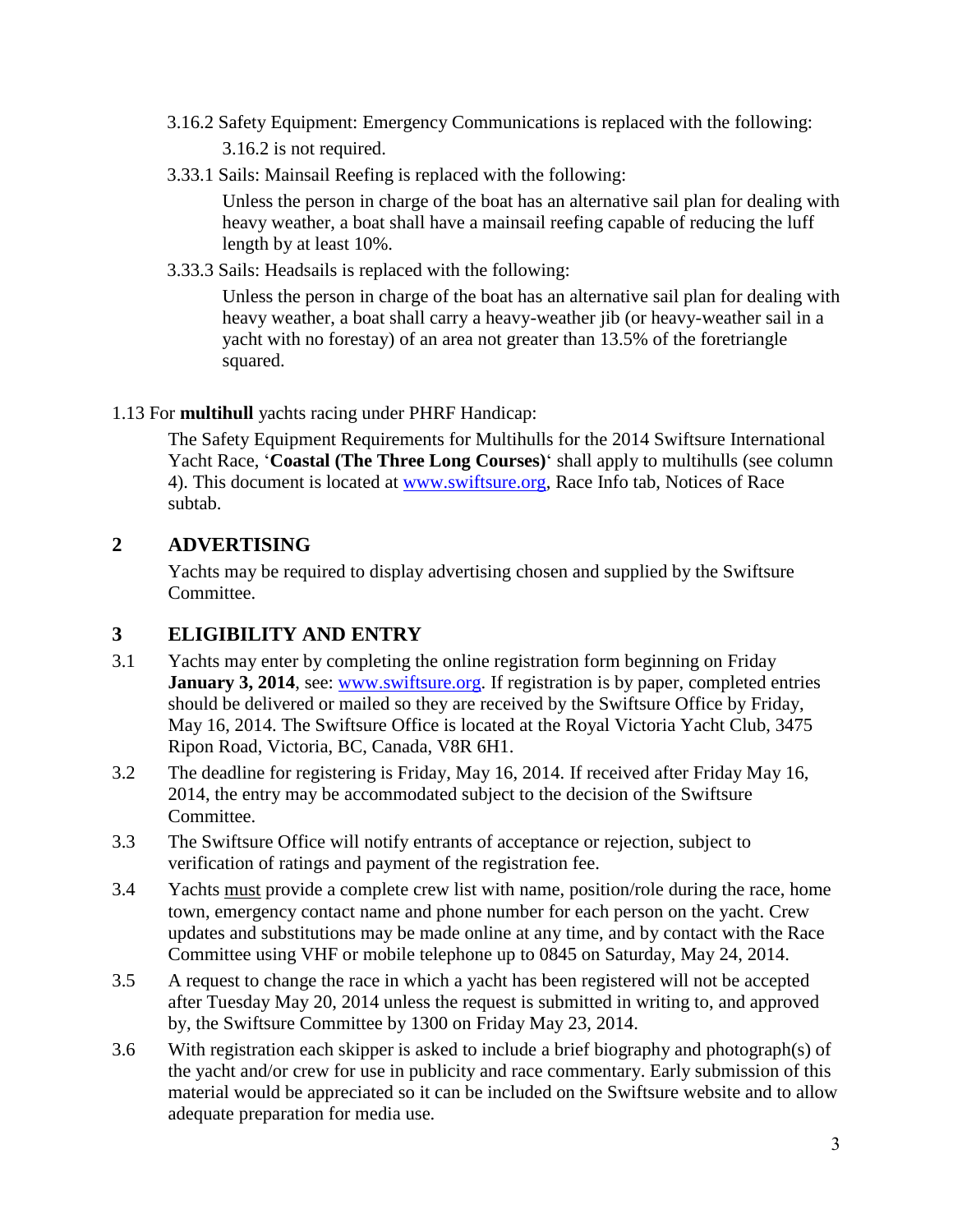- 3.7 For Yachts Racing Under PHRF Handicap:
- 3.7.1 All yachts shall have a valid PHRF-NW, PHRF-BC or PHRF Multihull rating certificate. Those entrants rated by rating authorities other than PHRF-NW, PHRF-BC, or PHRF Multihull (BC or Washington) are required to apply to PHRF-NW, PHRF-BC, or PHRF Multihull (BC or Washington) for a rating certificate. Ratings will be adjusted if required by the Royal Victoria Yacht Club's handicapper at no charge in order to align PHRF-NW and PHRF-BC ratings.
- 3.7.2 Ratings for all entrants will be confirmed with PHRF-NW, PHRF-BC or PHRF Multihull by **Monday, May 19, 2014**.
- 3.7.3 In the event that a yacht's rating has been changed after the entry has been accepted, the skipper is required to notify the Race Committee. No rating changes will be accepted after **Friday, May 16, 2014.** Failure to provide a valid and correct rating may result in protest by the Race Committee. In addition, all ratings are subject to review by the Race Committee.
- 3.7 For Yachts Racing Under IRC Handicap:
- 3.7.1 All yachts shall have a valid IRC Certificate. It does not need to be an Endorsed IRC certificate.
- 3.7.2 Yachts shall provide their IRC rating to the Swiftsure Committee through the registration process by **Monday, May 19, 2014**.
- 3.7.3 No change in a yacht's Time Correction Coefficient ("TCC") will be permitted after Monday, May 19, 2014, except as provided for in Section 9 Rating Review and Section 10 Rating Protests as specified in the IRC Rules issued October 2013, which became effective January 1, 2014.

### **4 FEES**

- 4.1 **Early Bird**: if received **on or before Monday May 5, 2014**, the entry fee is **CAD \$6.15** per foot of rated length overall (as per rating certificate) or **CAD \$168** for yachts with an overall length of 27 feet or less. Federal GST of 5% will be added.
- 4.2 **Regular**: if received **Tuesday May 6, 2014**, or thereafter the entry fee is **CAD \$7.30** per foot of rated length overall (as per rating certificate) or **CAD \$196** for yachts with an overall length of 27 feet or less. Federal GST of 5% will be added.
- 4.3 For 2014 American currency will be accepted at the rate of \$1.04 Canadian for registration fees paid by cash or personal cheque. Credit card payments are automatically exchanged from American to Canadian dollars by the credit card company.
- 4.44 The entry fee must be paid at the time of registration**.** Payment is accepted by VISA, MasterCard, cash, cheque or Royal Victoria Yacht Club member account. Please make cheques payable to the Royal Victoria Yacht Club.
- 4.5 Refunds, less \$20.00, may be claimed if withdrawal is advised prior to Friday May 16, 2014. At the sole discretion of the Swiftsure Committee refunds less \$20 may be given if withdrawal is advised from May 16 to May 23 for exceptional circumstances.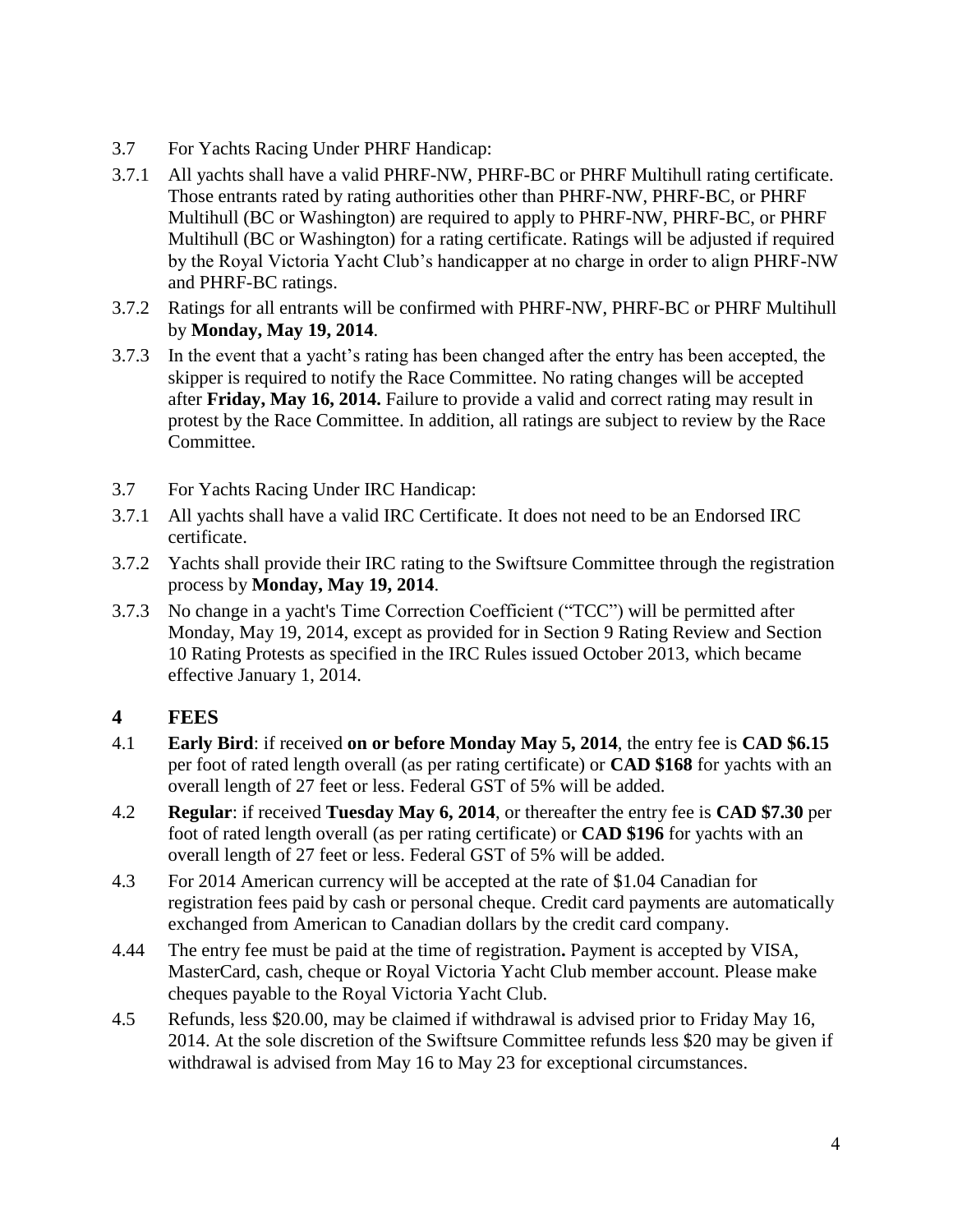## **5 SKIPPER CHECK-IN**

- 5.1 Each registered skipper, or their representative, is required to report to Swiftsure Centre, on Ship Point in the Victoria Inner Harbour, no later than **1800 Friday, May 23, 2014**. At that time the yacht's moorage location will be recorded, the crew list verified, and the SPOT unit and other race package information picked up.
- 5.2 Crew list verification, and pickup of SPOT units and race package materials at the Royal Victoria Yacht Club can be accommodated on Thursday, May 22, 2014, but only by prior arrangement. Call the Swiftsure Office at 250-592-9098 to make such arrangements.
- 5.3 Registered entrants who do not check-in and pick up their race package and SPOT unit will be recorded as "Did Not Compete (DNC)".
- 5.4 Registered entrants who do pick up their race package and SPOT unit but are otherwise unable to start must inform the Race Committee of their withdrawal and will be recorded as "Did Not Start (DNS)". As failure to report withdrawal may initiate mobilization of search and rescue assets, entrants failing to do so may be excluded from future races.

## **6 SCHEDULE**

- 6.1 **Friday May 16, 2014** Closing date for race entries and competitor initiated rating changes.
- 6.2 **Thursday, May 22, 2014** Swiftsure Centre, which will be located at Ship Point in the Victoria Inner Harbour, will be open between 1400 and 1800 for registered skippers to collect their race packages.
- 6.3 **Friday, May 23, 2014** Swiftsure Centre, which will be located at Ship Point in the Victoria Inner Harbour, will be open between 1000 and 1800 for registered skippers to collect their race packages.
- 6.4 **Friday, May 23, 2014** Trophy presentation for the 2013 races (1600) followed immediately by the skippers' meeting at Club 9ONE9 in the Strathcona Hotel in Victoria, BC.
- 6.5 **Saturday, May 24, 2014** The Swiftsure International Yacht Race starting sequence will commence at 0850. The first race is scheduled to start at 0900 with subsequent starts to follow. The Starting Line will be located adjacent to Clover Point.

## **7 SAILING INSTRUCTIONS**

- 7.1 The Sailing Instructions will be available online after Monday May 5, 2014 on the Swiftsure website [\(www.swiftsure.org\)](http://www.swiftsure.org/). Printed copies will be included in the race package, which will be available when registered skippers check-in at the Swiftsure Centre.
- 7.2 Questions regarding the Sailing Instructions will be accepted by e-mail to [racedirector@swiftsure.org](mailto:racedirector@swiftsure.org) until 1800 Thursday, May 22, 2014.
- 7.3 Questions received prior to 1800 Thursday, May 22, 2014 and their answers will be posted on the Swiftsure website under Race Info, Sailing Instructions [\(www.swiftsure.org\)](http://www.swiftsure.org/).
- 7.4 Changes to the Sailing Instructions issued prior to Friday, May 16, 2014 will be provided in a printed addendum included in the race package. Changes issued after Friday, May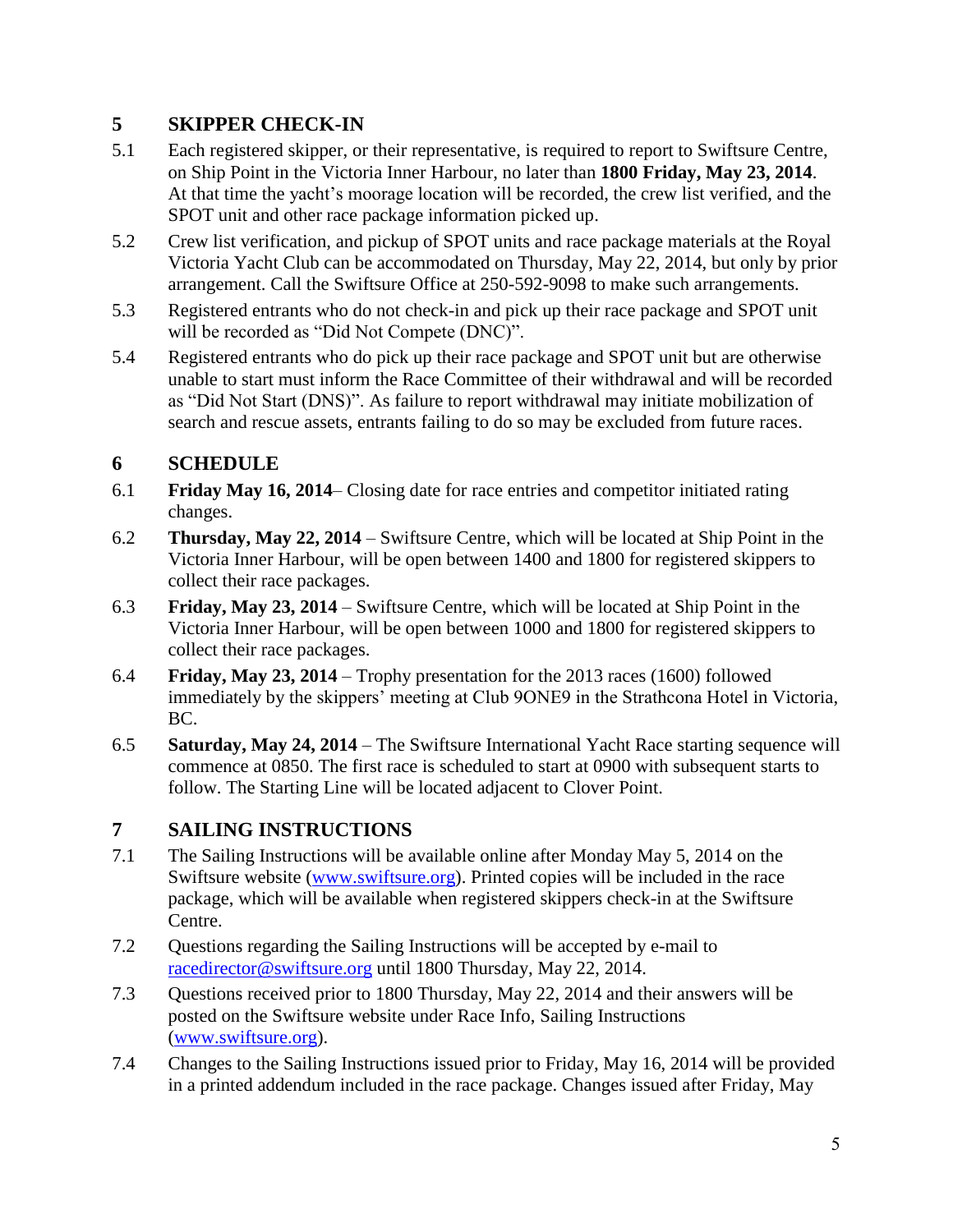16, 2014 will be posted on the Swiftsure website [\(www.swiftsure.org\)](http://www.swiftsure.org/) and on the official notice board located at Swiftsure Centre after 1800 Thursday, May 22, 2014.

7.5 No changes to the Sailing Instructions will be made after 0700 May 24, 2014.

## **8 THE COURSES**

### 8.1 **The Swiftsure Lightship Classic (PHRF and IRC handicapped yachts)**

Start at Clover Point to Swiftsure Bank and return to Finish at Ogden Point – 138.2 NM Open to monohull yachts rating 165 and faster.

The PHRF and IRC fleets may be split into divisions, in order to create the best competition possible, it being understood that PHRF and IRC handicapped yachts will be in separate divisions. The Race Committee will use PHRF Rating Certificates and IRC Rating Certificates, as applicable.

## 8.2 **The Cape Flattery Race (PHRF handicapped yachts)**

Start at Clover Point to Neah Bay and return to Finish at Ogden Point– 101.9 NM Open to monohull yachts rating  $40 - 198$ .

The fleet will be split into Heavy, Light, and Double-handed Classes, and each class may be grouped into divisions, in order to create the best competition possible. The Race Committee will use PHRF measurements as per rating certificates.

### 8.3 **The Cape Flattery Race for Multihulls (PHRF handicapped yachts)**

Start at Clover Point to Neah Bay and return to Finish at Ogden Point – 101.9 NM Open to multihull yachts rating 198 and faster.

The fleet may be split into divisions, in order to create the best competition possible. The Race Committee will use PHRF measurements as per rating certificates.

## 8.4 **The Cape Flattery Unlimited Race (PHRF and IRC handicapped yachts)**

Start at Clover Point to Neah Bay and return to Finish at Ogden Point – 101.9 NM Open to monohull yachts rating 39 and faster.

The PHRF and IRC fleets may be split into divisions, in order to create the best competition possible, it being understood that PHRF and IRC handicapped yachts will be in separate divisions. The Race Committee will use PHRF measurements as per rating certificates and IRC Rating Certificates, as applicable.

#### 8.5 **The Juan de Fuca Race (PHRF handicapped yachts)** Start at Clover Point to Clallam Bay and return to Finish at Ogden Point – 78.7 NM

Open to yachts rating 40 and slower.

The fleet will be split into Heavy, Light, and Double-handed Classes and each class may be grouped into divisions, in order to create the best competition possible. The Race Committee will use PHRF measurements as per rating certificates.

- 8.6 All of the above courses may include Brotchie Ledge as the first rounding mark after the start. The Sailing Instructions will indicate whether Brotchie Ledge will be the first rounding mark.
- 8.7 For 2014, the Swiftsure Committee is encouraging **double-handed** entries for the Cape Flattery Race and the Juan de Fuca Race. For either race wherein at least 5 doublehanded yachts register, a division will be created. By special decision of the Swiftsure Committee a division may be created for any race where there are fewer than 5 doublehanded yachts registered. The entrants in the double-handed divisions will be eligible for the First to Round, First Overall, and Line Honours in the Race in which they are entered.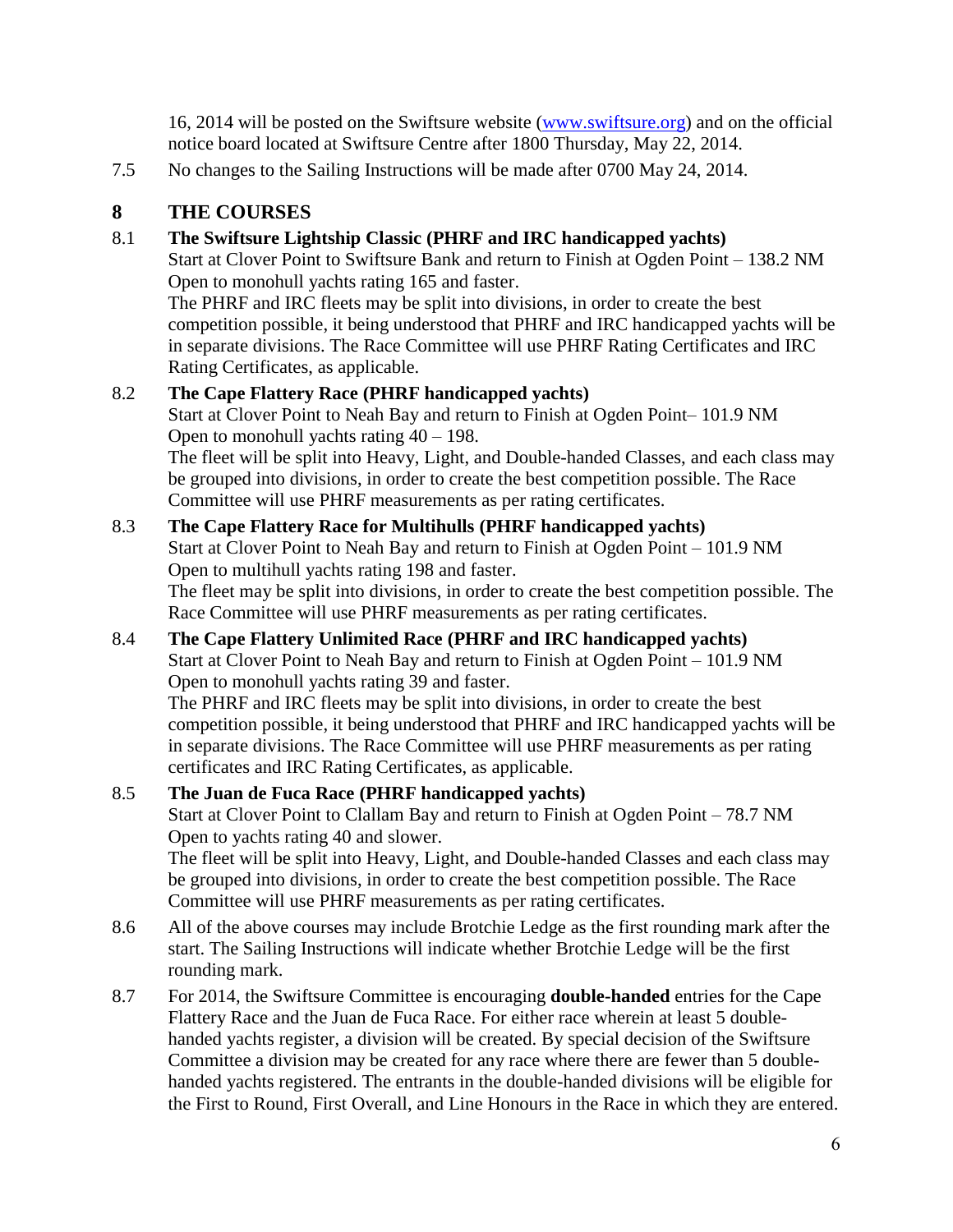8.7.1 In the event there are fewer than 5 double-handed yachts registered in either the Cape Flattery Race or the Juan de Fuca Race by Friday, May 16, 2014 the skippers already registered to race double-handed will be emailed to advise them in the event they wish to change their registration to be fully crewed and entered in a fully crewed division in accordance with the established division splits.

## **9 PENALTY SYSTEM**

RRS rule 44.3 will apply. The penalty will be 20% of the difference between the corrected time of the first yacht and the corrected time of the last yacht in the Division, added to the corrected finish time of the yacht accepting the penalty up to a maximum of 30 minutes. This modifies RRS rule 44.3[c].

## **10 SCORING**

- 10.1 Scoring for yachts racing under a PHRF handicap shall be in accordance with RRS rule 90.3 and will be calculated by Time on Distance.
- 10.2 Scoring for yachts racing under an IRC handicap shall be in accordance with the following: the yacht's corrected time (CT) will be determined to the nearest second by multiplying her elapsed time (ET) by her IRC time correction factor (TCC).

## **11 MOORAGE and CUSTOMS CLEARANCE**

- 11.1 There will be no moorage charge for race entrants on the Thursday and Friday preceding the Swiftsure start if moored at the Greater Victoria Harbour Authority's Causeway Floats in front of the Fairmont Empress Hotel and at Ship Point, though the floats are shared with other boats until the Friday before the race. To make arrangements for moorage up to and including Wednesday May 21, 2014 or after Sunday May 25, 2014 contact the Greater Victoria Harbour Authority at<http://gvha.v3.ca/reservations.php> (you will pay the Greater Victoria Harbour Authority directly for moorage)**.**
- 11.2 After the races, there will be no moorage charge for race entrants upon return to the harbour up to and including Sunday night, May 25 at the Causeway Floats in front of the Fairmont Empress Hotel and at Ship Point.
- 11.3 We are pleased to offer assistance to skippers wishing to clear Customs by telephone. Visiting Swiftsure competitors entering Victoria Harbour may stop at the jetty at HMCS Malahat where Swiftsure volunteers will assist skippers with cellular telephone clearance. This service will be available Thursday and Friday, May 22 and 23, 2014 from 0800 until 2000 each day. The HMCS Malahat jetty is located on the starboard side of the harbour as you enter, just before the Greater Victoria Harbour Authority's Victoria Marine Fuels dock. The jetty will display a "Customs" banner.

## **12 RADIO COMMUNICATION**

12.1 The transmission or receipt while racing of any communication for the direct or indirect benefit of an individual yacht is prohibited, per RRS rule 41. Yachts may receive weather information and fleet position information in any form, providing that the information is public and in a form that is available without charge. Communication, including electronic communications, required in order to comply with the Notice of Race and Sailing Instructions for the Swiftsure International Yacht Race or for personal messages not related to a yachts performance in the race is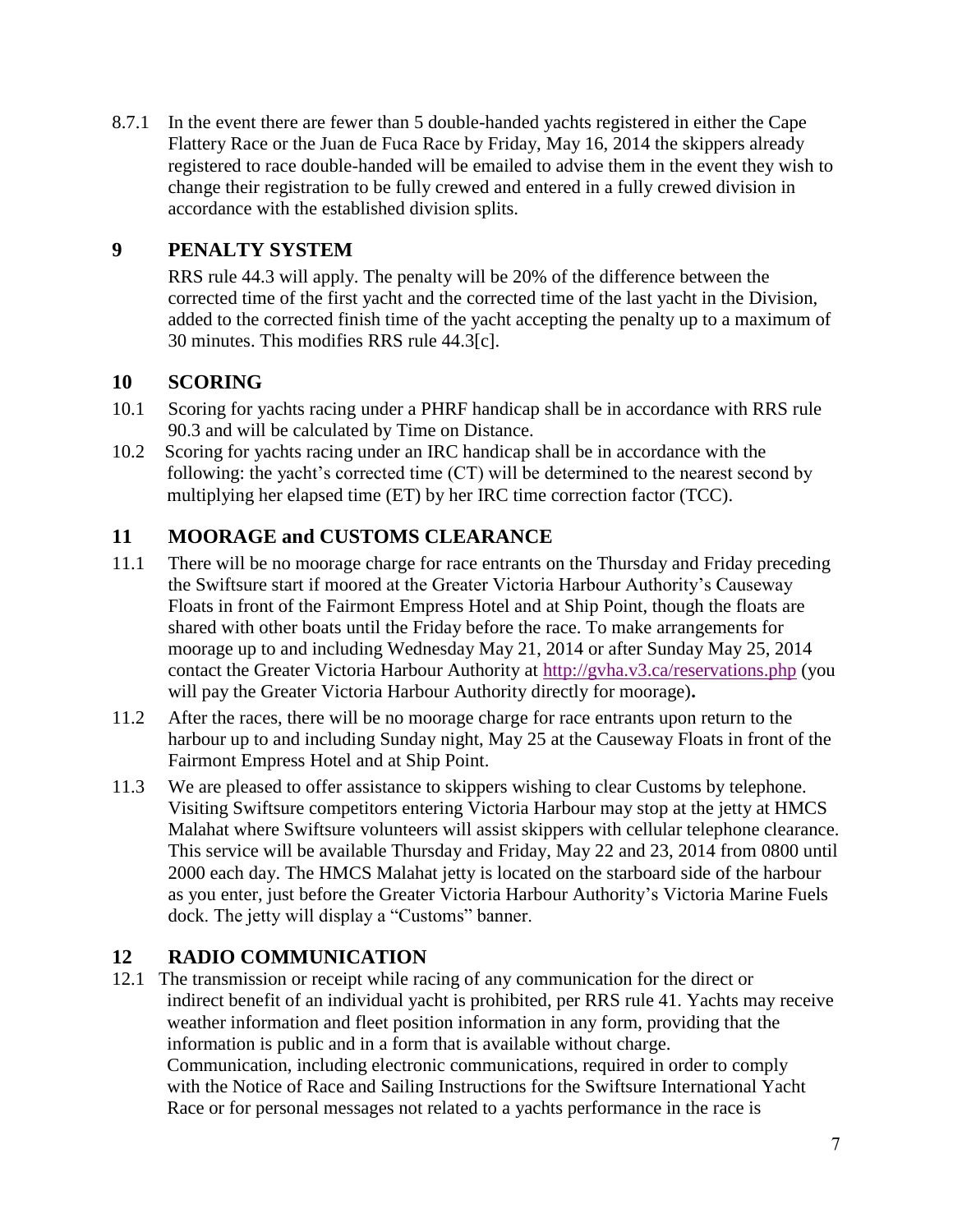permitted.

12.2 The Race Committee working channel at the start will be VHF 09.

## **13 PRIZES**

- 13.1 **Division Winners** Prizes will be awarded as follows: a prize of first for a division of five yachts; a prize of first and second if there are from six to 10 yachts in a division; and prizes for first, second, and third if more than 10 yachts are in a division. The minimum entry required to form a separate division shall be five yachts, except by special decision of the Race Committee. If a division of less than five yachts is established, a prize will be awarded for first place in that division.
- 13.2 **Overall Race Winners** Where there is more than one division in a race and all yachts in the race are sailing on the same course, a prize will be awarded for first overall in that race.
- 13.3 **Line Honours** Prizes will be awarded for the first yacht to finish in each of the five races, including line honours for each class where the race has more than one class.

## **14 TEAM RACING**

- 14.1 Each yacht club is invited to nominate teams, consisting of three per team of monohull yachts racing under PHRF Handicap, for each of the Swiftsure Lightship Classic, Cape Flattery Race, and Juan de Fuca Race. Clubs are encouraged to enter as many teams as possible, and may enter more than one team in each race. A team race trophy will be given only if there are at least three teams from three different clubs in a race.
- 14.2 Multihull entrants are invited to nominate teams for their country of origin, consisting of three yachts per team. Multihull yachts do not have to be from the same club to participate in the team representing their country.
- 14.3 Team Racing Trophies: Endeavour Trophy – for the Swiftsure Lightship Classic Cape Flattery Team Trophy – for the Cape Flattery Race Ned Ashe Juan de Fuca Team Trophy – for the Juan de Fuca Race Canadian Coast Guard Trophy – Cape Flattery Race for Multihulls (USA versus Canada)
- 14.4 Team Scoring: The overall corrected finishing positions for team yachts will be used to establish team placing, except for Multihull teams which will be scored using the low point system.
- 14.5 Team Identification: Team yachts shall not display any identification other than that provided for in the Sailing Instructions.
- 14.6 Team Entry Deadline: Team entries must reach the Swiftsure Office at the Royal Victoria Yacht Club by Wednesday May 21, 2014 or be given to the Race Director at Swiftsure Centre at Ship Point in the Victoria Inner Harbour by 1800 on Friday, May 23, 2014.

### **15 DISCLAIMER OF LIABILITY**

15.1 Competitors participating in the Swiftsure International Yacht Race do so entirely at their own risk. See the [RRS fundamental rule 4, Decision to Race:](http://www.sailing.org/tools/documents/ISAFRRS20132016Final-%5B13376%5D.pdf) "Decision to Race: The responsibility for a boat's decision to participate in a race or to continue *racing* is hers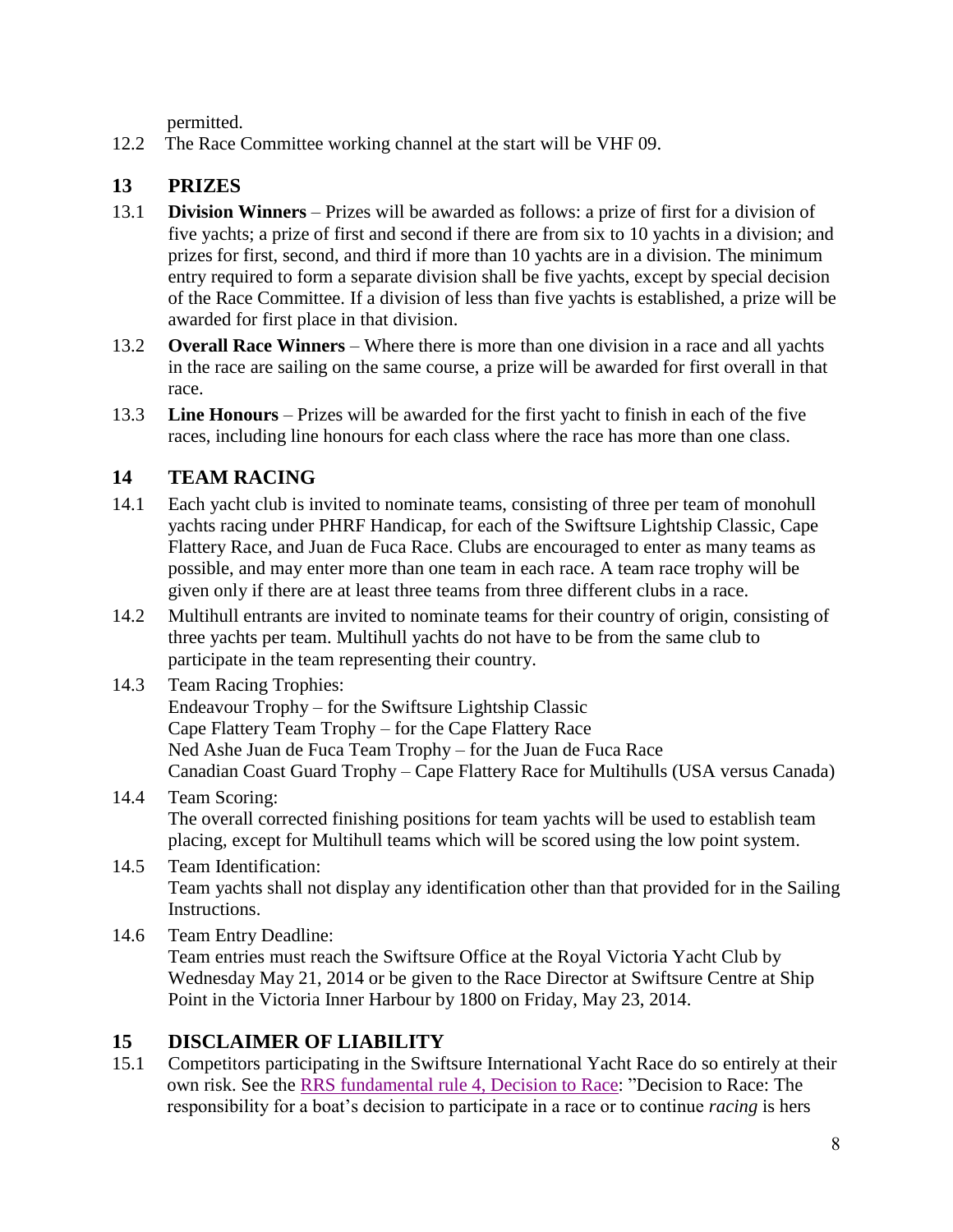alone*.*"

- 15.2 Overall Responsibility:
	- In accordance with PIYA [Safety Equipment Requirements.](http://www.piyasailing.com/) Section 1.2 (for monohulls) and Safety Equipment Requiriments for Multihulls the 2014 Swiftsure International Yacht Race (for multihulls), competitors acknowledge and agree that the safety of a boat and her crew is the sole and inescapable responsibility of the "person in charge", as per RRS rule 46, who shall ensure that the boat is seaworthy and manned by an experienced crew with sufficient ability and experience to face bad weather. S/he shall be satisfied as to the soundness of hull, spars, rigging, sails and all gear. S/he shall ensure that all safety equipment is at all times properly maintained and safely stowed and that the crew knows where it is kept and how it is to be used. S/he shall also nominate a person to take over the responsibilities of the Person in Charge in the event of his/her incapacitation.
- 15.3 The Swiftsure Committee and the Royal Victoria Yacht Club, the Organizing Authority for the Swiftsure International Yacht Race, do not accept any liability for material damage or personal injury or death sustained in conjunction with or prior to, during, or after the regatta.

### **16 INSURANCE**

Each participating yacht must have third pary liability insurance covering property damage, personal injury and death in an amount not less than \$300,000 (Canadian or U.S.) per occurrence, and the policy must cover yacht racing activities.

### **17 FURTHER INFORMATION**

#### **Swiftsure Office**

Royal Victoria Yacht Club 3475 Ripon Road Victoria, BC, Canada V8R 6H1 Telephone: 250-592-9098 General Info: [info@swiftsure.org](mailto:info@swiftsure.org) Registration: [registrar@swiftsure.org](mailto:registrar@swiftsure.org) Website: [www.swiftsure.org](http://www.swiftsure.org/)

## **Pacific International Yachting**

**Association (PIYA)** Jan Visser Pacific International Yachting Association P.O. Box 523 Olympia, WA, USA 98507 Telephone: 360-754-6506 Email: [jan@piyasailing.com](mailto:jan@piyasailing.com) Website: <http://www.piyasailing.com/>

#### **BC Sailing – PHRF-BC Canadian Sail Numbers**

Nancy Chow, Administrative Assistant 195-3820 Cessna Drive Richmond, BC, Canada V7B 0A2 Telephone: 604-333-3628 Email: [crew@bcsailing.bc.ca](mailto:crew@bcsailing.bc.ca) Website: [www.bcsailing.bc.ca](http://www.bcsailing.bc.ca/)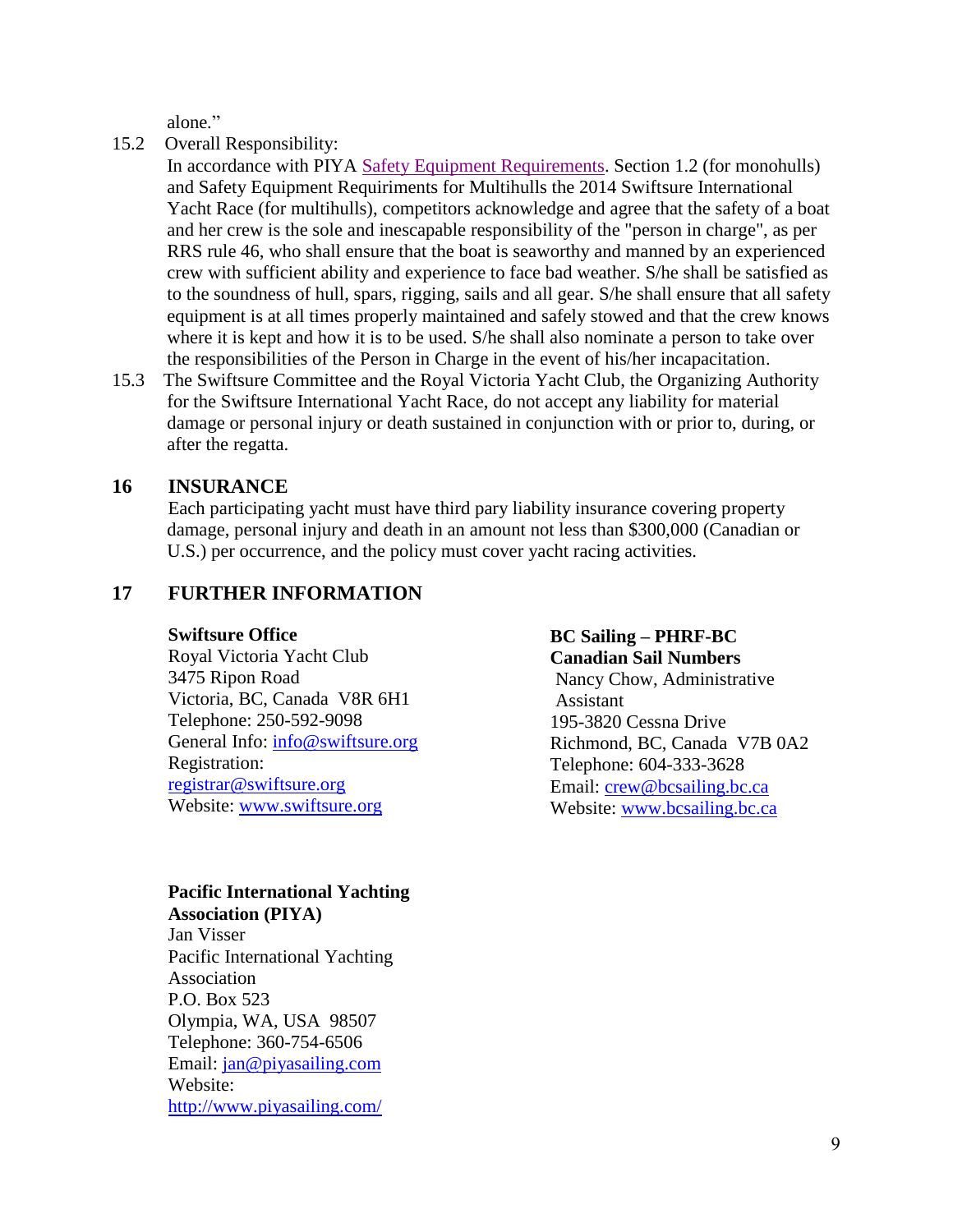#### **PHRF-NW**

Mary White, Business Manager PHRF of the Northwest P.O. Box 489 Gig Harbour, WA, USA 98335 Telephone: 253-857-8858 Email: [mphrfnw@gmail.com](mailto:mphrfnw@gmail.com) Website: [www.phrf-nw.org](http://www.phrf-nw.org/)

#### **Multihull Ratings (Washington)**

Pat McGarry 188 Suquamish Way La Conner, WA, USA 98257 Telephone: 206-601-1003 Email: [patwindntide@gmail.com](mailto:patwindntide@gmail.com)

#### **Multihull Ratings (BC)**

Andy Robinson 11329 Chalet Road North Saanich, BC, Canada V8L 5M1 Telephone: 250-656-1349 Email: [andy.robinson1@me.com](mailto:andy.robinson1@me.com)

#### **Oregon Offshore International Yacht Race**

Kevin Kahl Corinthian Yacht Club of Portland, Oregon 3033 NE Broadway Portland, OR, USA 97232 Telephone: 503 - 380 – 7152 Email: [Mrkahl@gmail.com](mailto:Mrkahl@gmail.com) Website: <http://www.oregonoffshore.org/>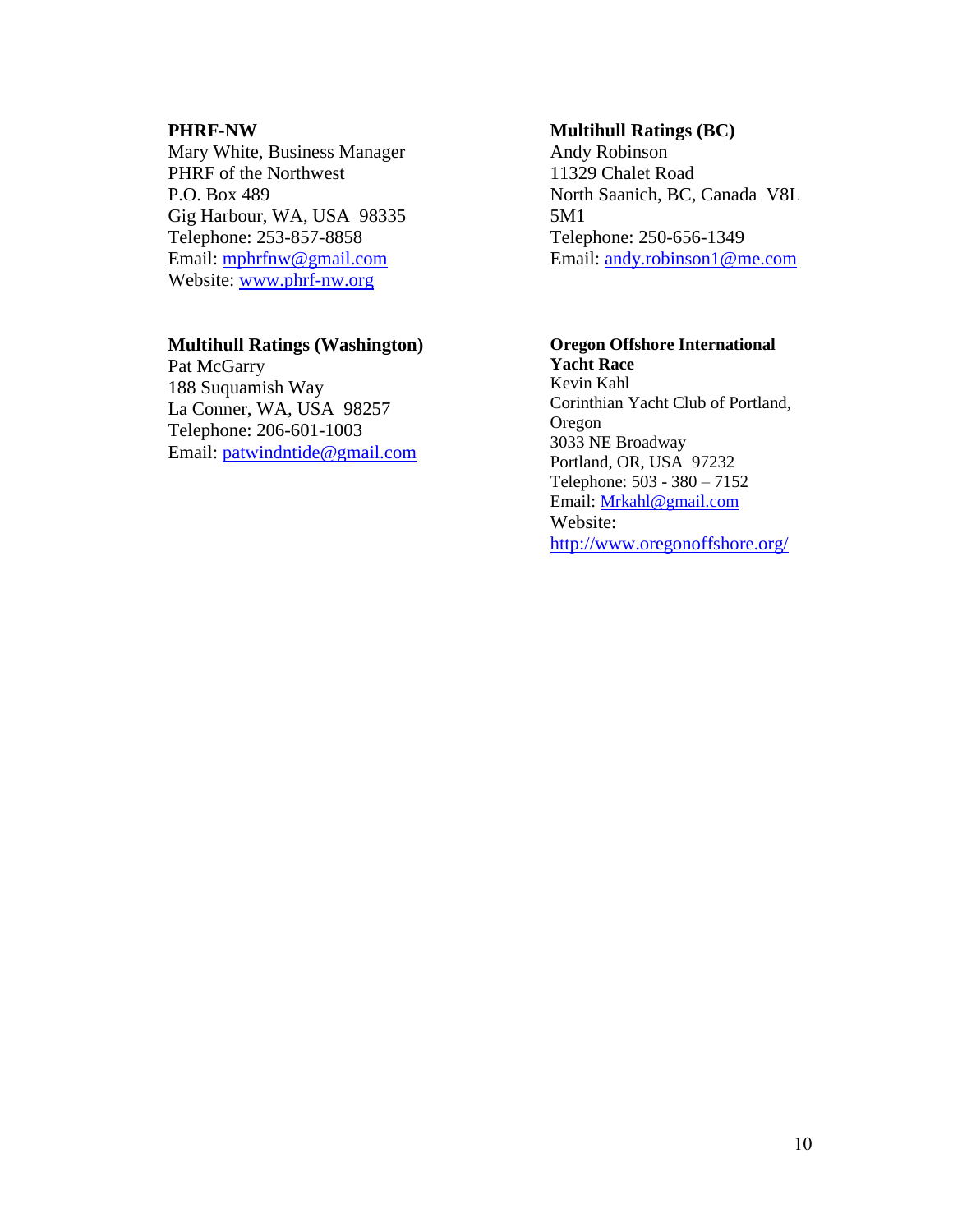### **Appendix A**

#### **Applicable Prescriptions of [Sail Canada](https://www.sailing.ca/racing/rules_and_regatta_management/racing_rules_of_sailing/) pertaining to** *The ISAF [Racing Rules of](http://www.sailing.org/tools/documents/ISAFRRS20132016Final-%5B13376%5D.pdf)  [Sailing 2013-2016](http://www.sailing.org/tools/documents/ISAFRRS20132016Final-%5B13376%5D.pdf)*

#### **Rule 46 – Person in Charge**

*SAIL CANADA prescribes that the designated person in charge, if resident in Canada, shall be a member of a club affiliated with SAIL CANADA.*

#### **Rule 61.2 – Protest Contents**

*SAIL CANADA prescribes that no fee shall be charged for delivering a protest or a request for redress.*

### **Rule 64.3 – Decisions on Protests Concerning Class Rules**

*SAIL CANADA prescribes that unless otherwise provided in its class rules, the ISAF Equipment Rules of Sailing shall apply to all classes racing in Canada.*

### **Rule 67 – Damages**

*SAIL CANADA prescribes that a boat that has been found by a protest committee to have broken a rule and caused damage shall be considered at fault for the purposes of rule 67.*

### **Rule 70.5(a) – Appeals and Requests to a National Authority**

*SAIL CANADA so prescribes.*

### **Rule 88.2 National Prescriptions**

*SAIL CANADA prescribes that the sailing instructions of national or lesser events shall not change or delete any SAIL CANADA prescription. For events that have a no appeal protest committee or an international jury, prescriptions to rule 61.2 or 67 shall not be deleted.*

#### **Appendix E8 – Appendix G Changes to Identification on Sails**

*SAIL CANADA prescribes that this rule applies to Canadian boats in all classes.*

### **Appendix J1.2 – Notice of Race and Sailing Instructions**

*SAIL CANADA prescribes:*

*(16) when applcable that abitration will be offered.*

#### **Appendix J2.2 – Notice of Race and Sailing Instructions**

*SAIL CANADA prescribes:*

*(41) when applicable arbitration will be offered.* See Addendum C *to Appendix L for recommended sailing instructions.*

### **Appendix R – Procedures for Appeals and Requests**

*SAIL CANADA prescribes that it may delegate an appeal or request for confirmation or correction to an association appeals committee, such as a provincial association appeals committee or a racing association appeals committee. Decisions of an association appeals committee may be further appealed to the SAIL CANADA.*

### **Appendix R2.1(a) – Submission of Documents**

*SAIL CANADA prescribes that no later than 15 days after receiving the association appeals committee's written decision, the appellant may send a further appeal and a copy*